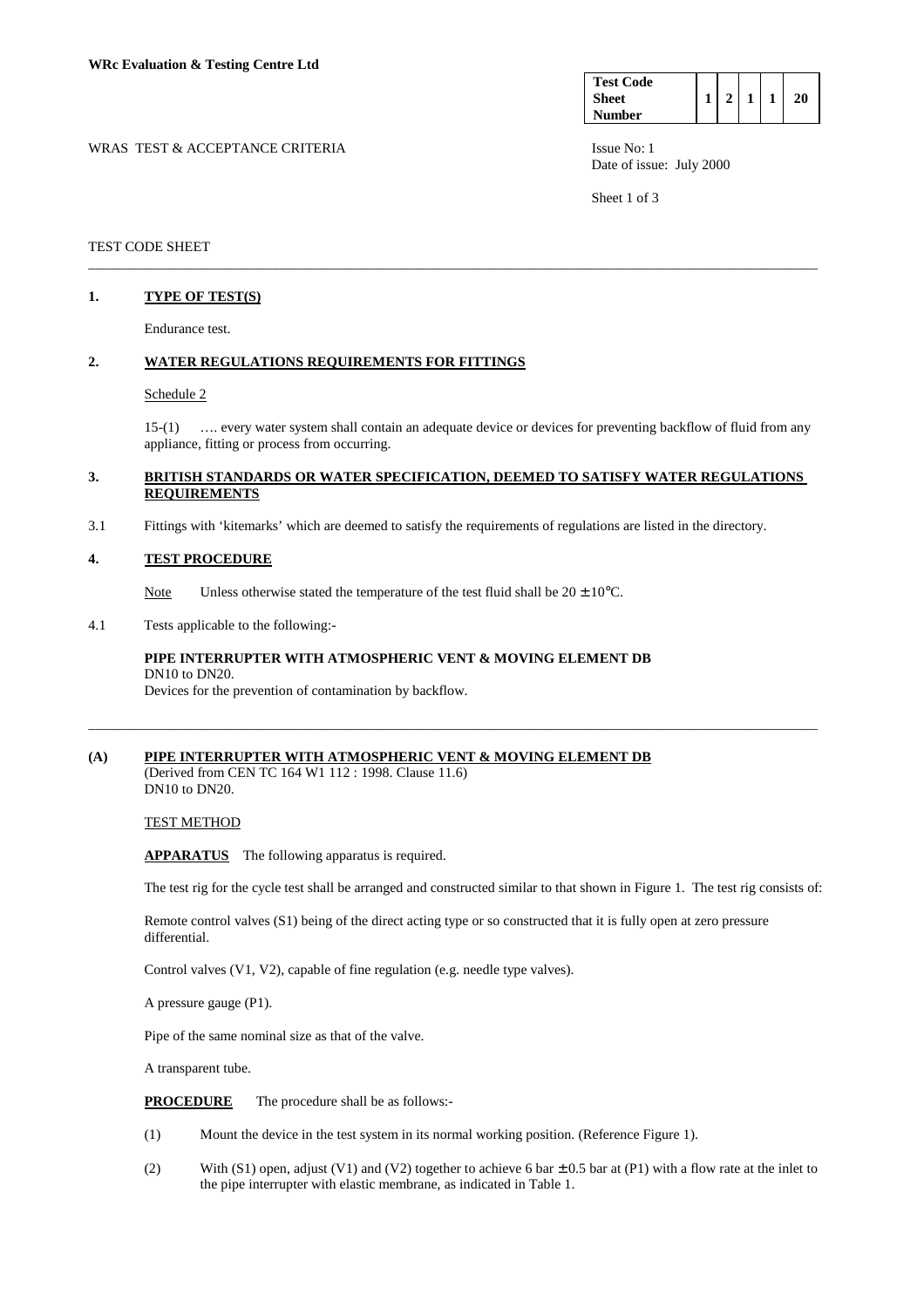| <b>Test Code</b> |  |  |    |
|------------------|--|--|----|
| Sheet            |  |  | 'Ω |
| Number           |  |  |    |

 Issue No: 1 Date of issue: July 2000

Sheet 2 of 3

(3) Arrange the pilot operated valves to be controlled automatically to give conditions in (2) above, for 6 seconds  $(\pm 1.0$  seconds).

\_\_\_\_\_\_\_\_\_\_\_\_\_\_\_\_\_\_\_\_\_\_\_\_\_\_\_\_\_\_\_\_\_\_\_\_\_\_\_\_\_\_\_\_\_\_\_\_\_\_\_\_\_\_\_\_\_\_\_\_\_\_\_\_\_\_\_\_\_\_\_\_\_\_\_\_\_\_\_\_\_\_\_\_\_\_\_\_\_\_\_\_\_\_\_\_\_\_\_\_\_\_\_

- (4) Then close  $(S1)$  for 6 seconds  $(\pm 1.0$  seconds).
- (5) One test cycle includes the sequences of (2) and (4). Changeover to be accomplished in not more than 1 second.
- (6) Subject the valve to 80 000 cycles with water at 90°C ( $\pm$  2°C) for the first hour and then with water at 65°C (± 2°C) for the remainder of test.

| <b>Nominal size - DN</b>        | 10   | 15  | 20   |
|---------------------------------|------|-----|------|
| <b>Minimum flow rate</b><br>l/s | 0.15 | 0.3 | 0.45 |

**Table 1**

### **5. ACCEPTANCE CRITERIA**

Throughout the test, the valve shall fully drain down water in the transparent tube under no flow conditions at each cycle.

After completing the endurance test the valve shall be capable of meeting the requirements of test code sheet 2212.14.